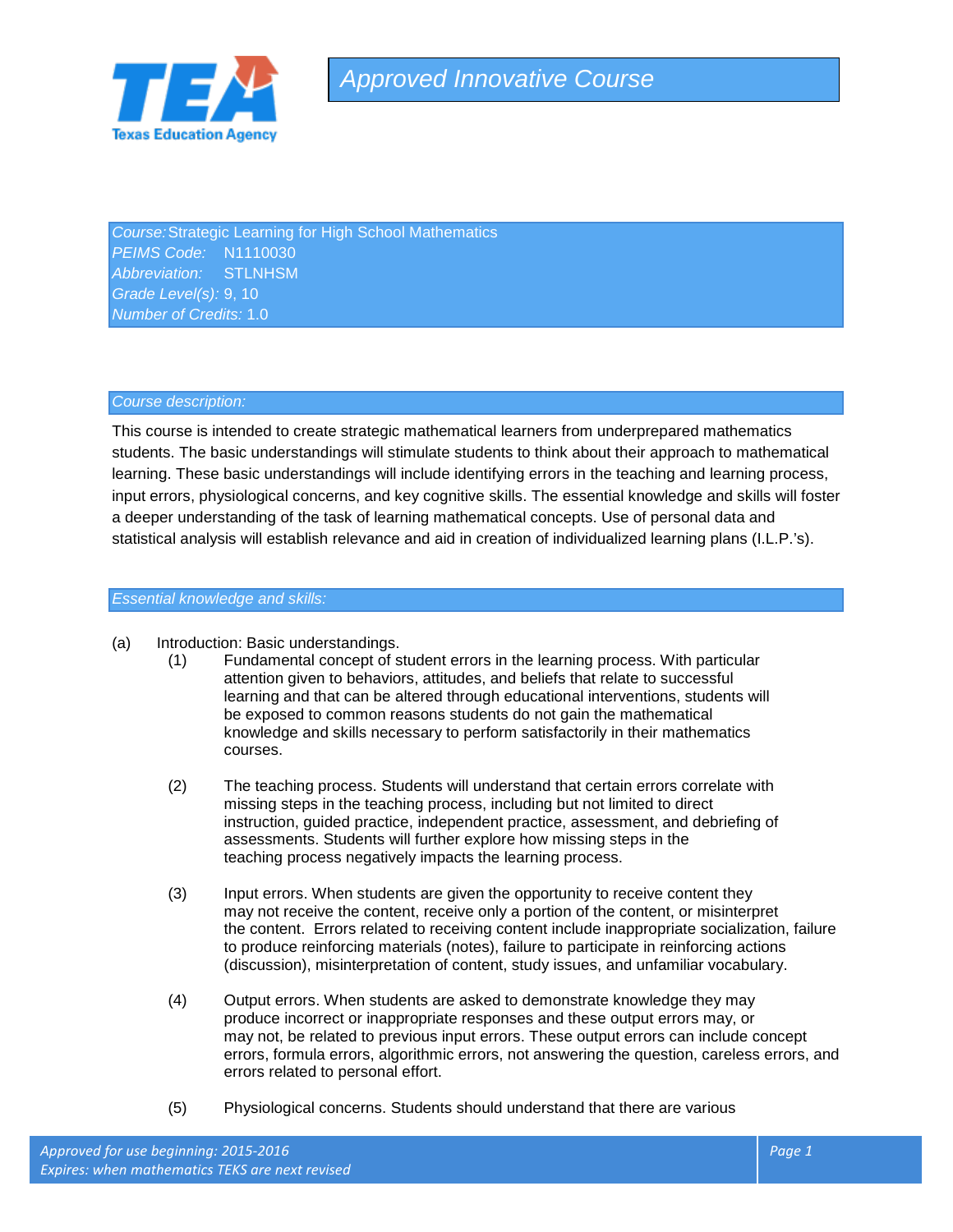

physical and chemical factors that affect the learning process. Physiological influences include learning disabilities, nutrition, sleep deprivation, anxiety, and work ethic. Certain factors are genetic, some are environmentally

influenced, and some are the result of behaviors.

- (6) Key cognitive skills. Disruptions in the learning process are often caused by multiple interconnected factors including connections between input errors and output errors, connections between physiological factors and input errors, and connections between physiological factors and output errors. To address errors that are the result of multiple, complicated, and interrelated errors and circumstances, students will use key cognitive skills to make informed decisions to improve their personal performance in high school mathematics. Intellectual curiosity can be developed through conscious direction.
- (b) Knowledge and Skills
	- (1) Input errors. The student understands there are errors related to receiving content and relates these errors to disruptions in the teaching and learning processes. The student is expected to:
		- (A) identify, describe, analyze and evaluate input errors;<br>(B) analyze and evaluate strategies to mitigate input erro
		- analyze and evaluate strategies to mitigate input errors;
		- (C) formulate personal strategies to mitigate input errors;
		- (D) predict effects of synthesized strategies;
		- (E) study the student's errors and evaluate the seriousness of the errors based on patterns and departure from patters in his/her data;
		- (F) create an individualized learning plan to address his/her errors;
		- analyze the results of the plan by creation of appropriate visual representations of the data collected;
		- (H) read and interpret graphical displays created by others; and
		- (I) draw conclusions about input errors from analyzing the data.
	- (2) Output errors. Students will understand that certain behaviors exacerbate output errors, and that output errors can be related to input errors. The student is expected to:
		- (A) recognize output errors in his/her own work;
		- (B) recognize output errors in the work of others;
		- (C) classify errors, in terms of severity, for a variety of situations;<br>(D) analyze and evaluate strategies to mitigate output errors:
		-
		- (D) analyze and evaluate strategies to mitigate output errors;<br>(E) formulate new personal strategies to mitigate output errors formulate new personal strategies to mitigate output errors;
		- (F) predict effects of all strategies;
		- (G) analyze the results of strategies to reduce output errors using appropriate visual representations;
		- (H) read and interpret graphical displays created by others; and (I) draw conclusions about output errors from analyzing the data
		- draw conclusions about output errors from analyzing the data.
	- (3) Physiological Concerns. The student knows that there are certain physiological influences affect the learning process. The student is expected to:
		- (A) investigate and describe physiological factors that influence mathematical learning;
		- (B) classify physiological concerns, in terms of severity, for a variety of situations such as homework, quizzes, and tests;
		- (C) evaluate the impact of strategies designed to minimize negative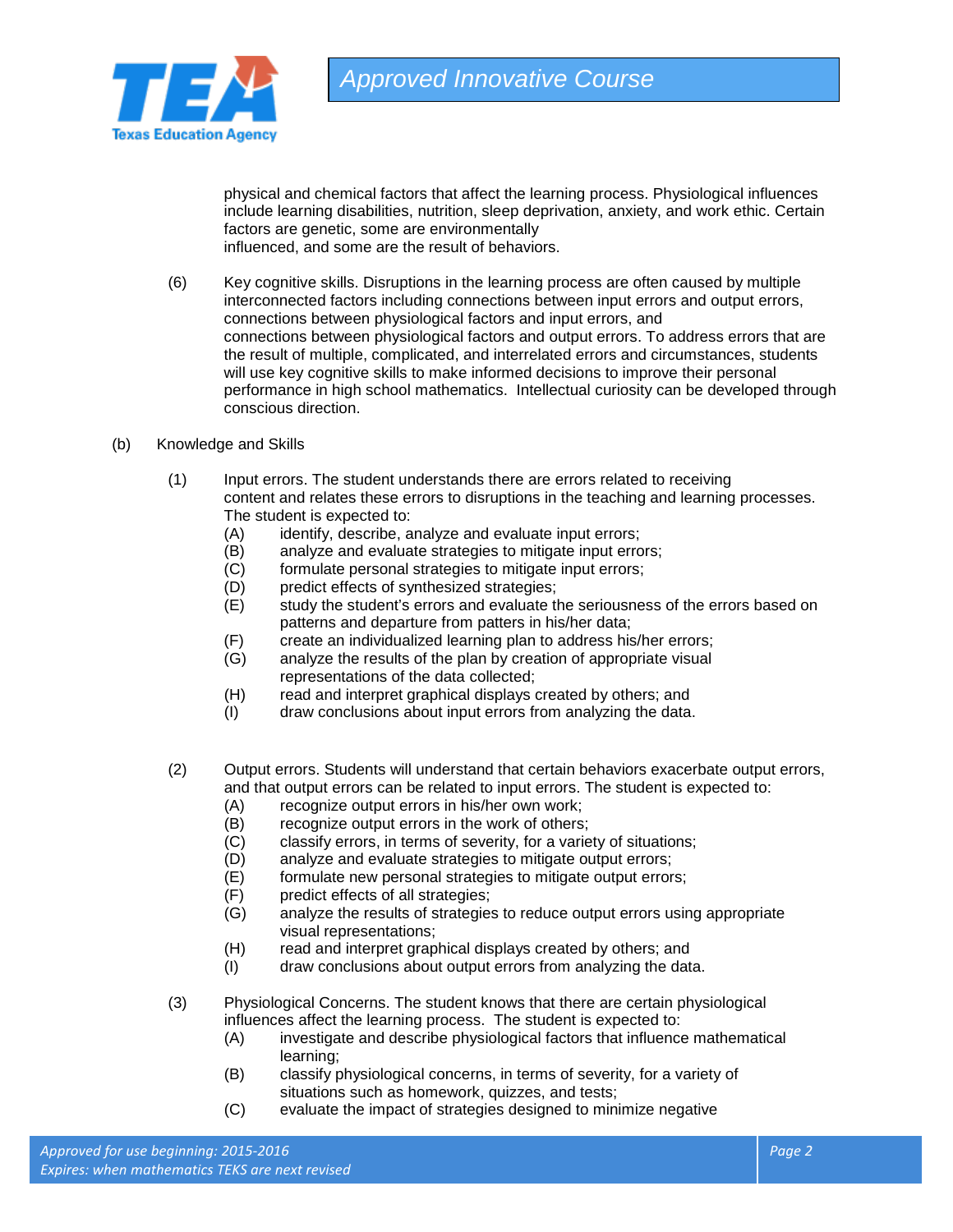

physiological factors;

- (D) formulate new strategies to reduce negative physiological effects on learning;
- (E) predict the effectiveness of his/her own strategies and the strategies of others; and
- (F) implement a personal plan to minimize his/her own negative physiological concerns.
- (4) Connections among types of errors and physiological factors. The student understands that disruptions in the learning process are often caused by multiple interconnected factors. The student is expected to:
	- (A) recognize the connections between different types of errors and physiological concerns;
	- (B) analyze the work of others, and predict what circumstances contributed to the quality of that students work, both positively and negatively; and
	- (C) analyze their own past and present work using critical-thinking to determine what circumstances contributed to the quality of their work.
- (5) Intellectual curiosity. The student further develops intellectual curiosity through conscious direction. The student is expected to accept constructive criticism and revise personal views when valid evidence warrants.
- (6) Reasoning. The student demonstrates the ability to think critically. The student is expected to:
	- (A) consider arguments and conclusions of self and others;
	- (B) construct well-reasoned arguments to explain phenomena, validate conjectures, or support positions;
	- (C) gather evidence to support arguments, findings, or lines of reasoning; and
	- (D) support or refine claims based on the results of an inquiry.
- (7) Problem Solving. The student applies a systemic approach to problem solving. The student is expected to:
	- (A) analyze the situation to identify the problem to be solved;
	- (B) develop and apply multiple strategies to solve problems; and
	- (C) systematically collect evidence and data directly related to solving the problem.
- (8) Academic Behaviors. The student implements academic behaviors that foster academic success. The student is expected to:
	- (A) self-monitor learning needs and seek assistance when needed;
	- (B) use study habits necessary to manage academic pursuits and requirements;
	- (C) strive for accuracy and precision; and
	- (D) persevere to complete and master tasks.
- (9) Work Habits. The student implements work habits that foster academic success. The student is expected to:
	- (A) work independently; and
	- (B) work collaboratively.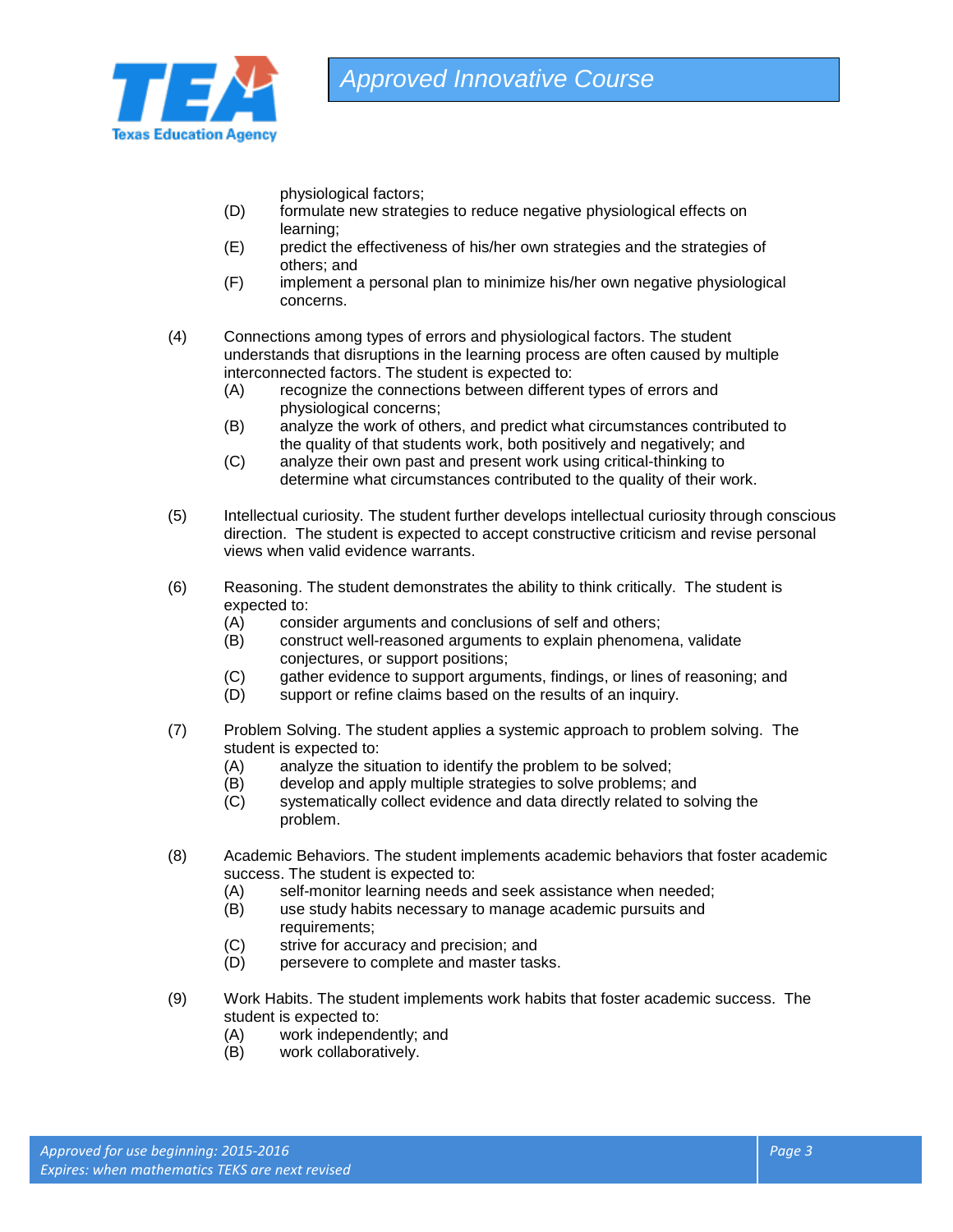

### *Description of specific student needs this course is designed to meet:*

The creation of this course is in response to the needs of struggling mathematics students entering 9th and 10<sup>th</sup> grades. Under the Student Success Initiative, the Grade Placement Committee may choose to place a student into 9th grade despite not passing the math STAAR in 8th grade. Likewise, there are students who perform poorly in Algebra I and on the Algebra I end-of-course assessment who would also benefit from this course in their 10th Grade year. These students have received instruction and interventions based on the content of the math TEKS repeatedly and continue to fail, therefore indicating a novel approach is merited. These underprepared math students will benefit from explicit instruction on how to strategically learn mathematical skills, identifying and correcting their own errors in learning.

### *Major resources and materials:*

L.A.S.S.I. – "The LASSI is a 10-scale, 80-item assessment of students' awareness about and use of learning and study strategies related to skill, will and self-regulation components of strategic learning. The focus is on both covert and overt thoughts, behaviors, attitudes and beliefs that relate to successful learning and that can be altered through educational interventions. Research has repeatedly demonstrated that these factors contribute significantly to success in college and that they can be learned or enhanced through educational interventions such as learning and study skills courses." – H&H Publishing

The Orleans-Hanna Algebra Prognosis Test

Test correction templates designed to further engage students in the strategic learning process while correcting assessments

Teacher created notes, group activities, individual activities, and assessments designed to aid students in acquiring strategic learning essential knowledge and skills

#### *Suggested course activities:*

Students will be required to complete specialized assessment analysis templates after each math assessment or strategic learning assessment they complete. These analysis templates will aid students in identifying errors and the circumstances that lead to those errors.

An Individualized Learning Plan (I.L.P.) will be written by each student upon discovery of personal factors that have negatively impacted performance on an assessment to mitigate future errors. These I.L.P.'s will be reviewed after each subsequent assessment, and revisions will be made accordingly.

Students will be required to engage in periodic, teacher supervised visits to other classrooms on their campus. Students will use "Strategic Learning Logs" to document behaviors that positively and negatively impact learning. Analysis of the logs will follow in order to relate observed behaviors to personal behaviors.